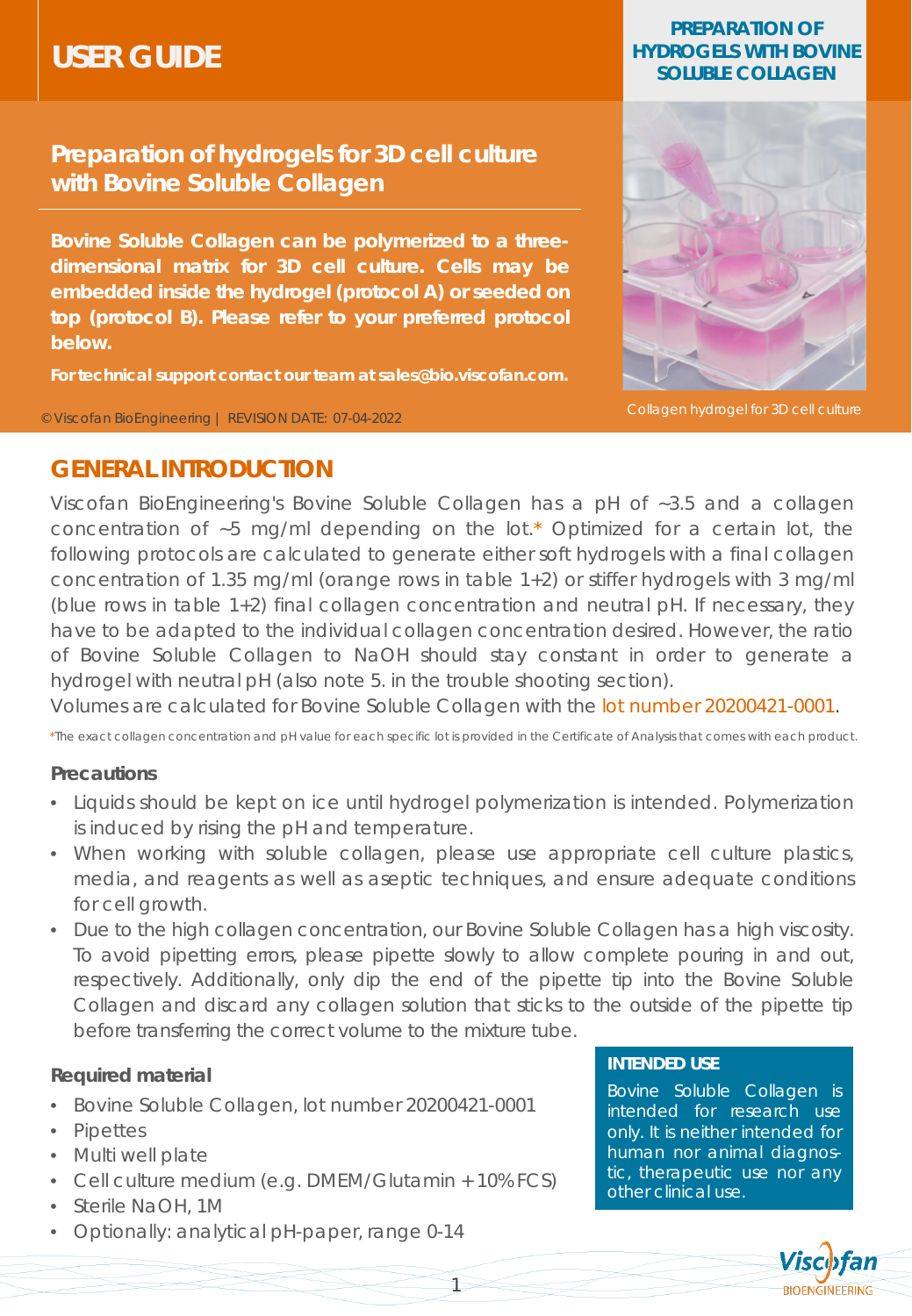# **USER GUIDE**

### **PROTOCOL A**

Preparation of collagen hydrogels with cells embedded inside the hydrogel

| Table 1                                         |                                                     | 1a                                        | 2a                           | 3a                               | 4a                                                                         | 5a                                       | 6a                                                             |
|-------------------------------------------------|-----------------------------------------------------|-------------------------------------------|------------------------------|----------------------------------|----------------------------------------------------------------------------|------------------------------------------|----------------------------------------------------------------|
| Cells<br>embedded in<br>the hydrogel            | Well plate<br>format (volumes<br>for 4 wells $^*$ ) | <b>Bovine</b><br>Soluble<br>Collagen [µl] | 1 M<br><b>NaOH</b><br>$[\mu$ | Cell culture<br>medium<br>$[\mu$ | Cell suspension [µl]<br>(4-fold of the intended<br>cell end concentration) | End volume<br>of mixture<br>$1a-4a$ [µl] | Transfer volume of<br>mixture 5a per<br>well <sup>*</sup> [µl] |
| For 1.35 mg/ml<br>collagen end<br>concentration | 4 x 48-well                                         | 650                                       | 58                           | 1 0 0 0                          | 570                                                                        | 2 2 7 8                                  | 500                                                            |
|                                                 | 4 x 24-well                                         | 1 300                                     | 115                          | 2 0 0 0                          | 1 1 4 0                                                                    | 4 5 5 5                                  | 1 0 0 0                                                        |
|                                                 | 4 x 12-well                                         | 2600                                      | 230                          | 4 000                            | 2 2 7 7                                                                    | 9 1 0 7                                  | 2000                                                           |
|                                                 | $4 \times 6$ -well                                  | 5 200                                     | 460                          | 8 0 0 0                          | 4 5 5 5                                                                    | 18 215                                   | 4 0 0 0                                                        |
| For 3 mg/ml<br>collagen end<br>concentration*   | 4 x 48-well                                         | 1444                                      | 125                          | 144                              | 570                                                                        | 2 2 8 3                                  | 500                                                            |
|                                                 | 4 x 24-well                                         | 2 9 0 0                                   | 250                          | 287                              | 1 140                                                                      | 4577                                     | 1 0 0 0                                                        |
|                                                 | 4 x 12-well                                         | 5 7 8 0                                   | 500                          | 574                              | 2 2 7 7                                                                    | 9 1 3 1                                  | 2000                                                           |

\*Suggested transfer volumes will result in hydrogels of appr. 1 cm thickness. To produce thinner hydrogels, transfer volumes may be adjusted. \*\*Hydrogels with high collagen concentration will polymerize faster. To avoid uneven polymerization, be careful to work fast during the steps 2-5 in protocol A.



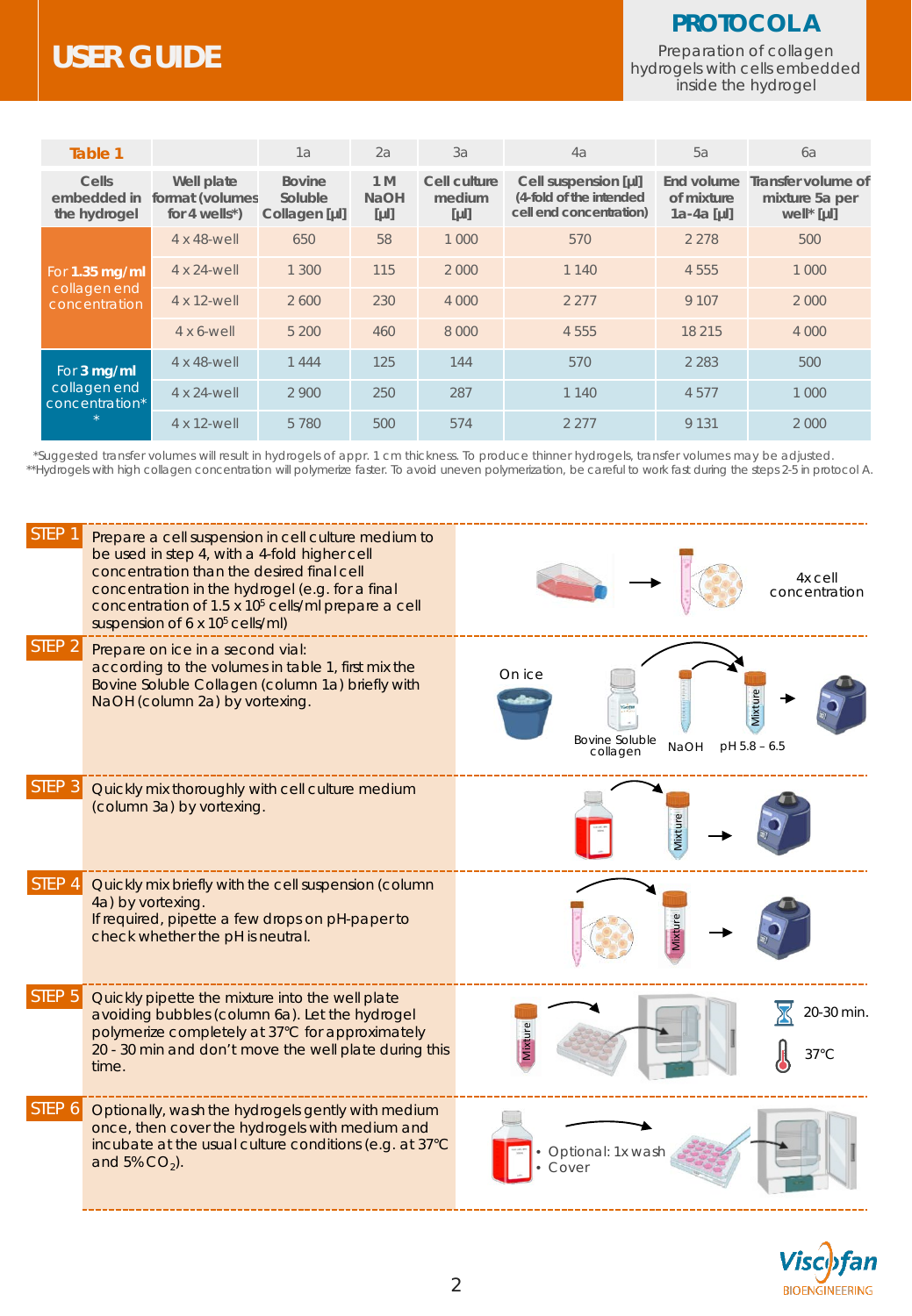### **PROTOCOL B**

Preparation of collagen hydrogels with cells seeded on top of the hydrogel

# **USER GUIDE**

| Table 2                                         |                                                    | 1 <sub>b</sub>                            | 2 <sub>b</sub>               | 3 <sub>b</sub>                   | 4 <sub>b</sub>                           | 5 <sub>b</sub>                                       |
|-------------------------------------------------|----------------------------------------------------|-------------------------------------------|------------------------------|----------------------------------|------------------------------------------|------------------------------------------------------|
| Cells seeded<br>on top                          | Well plate format<br>(volumes for 4<br>$wells^*$ ) | <b>Bovine</b><br>Soluble<br>Collagen [µl] | 1 M<br><b>NaOH</b><br>$[\mu$ | Cell culture<br>medium<br>$[\mu$ | End volume<br>of mixture<br>$1b-3b$ [µl] | Transfer volume of<br>mixture 4b* per well<br>$[\mu$ |
| For 1.35 mg/ml<br>collagen end<br>concentration | 4 x 48-well                                        | 650                                       | 58                           | 1570                             | 2 2 7 7 .5                               | 500                                                  |
|                                                 | 4 x 24-well                                        | 1 3 0 0                                   | 115                          | 3 1 4 0                          | 4 5 5 5                                  | 1 000                                                |
|                                                 | 4 x 12-well                                        | 2600                                      | 230                          | 6 2 8 0                          | 9 1 1 0                                  | 2000                                                 |
|                                                 | $4 \times 6$ -well                                 | 5 200                                     | 460                          | 12 560                           | 18 219                                   | 4 000                                                |
| For 3 mg/ml<br>collagen end<br>concentration**  | 4 x 48-well                                        | 1444                                      | 125                          | 714                              | 2 2 8 3                                  | 500                                                  |
|                                                 | 4 x 24-well                                        | 2 9 0 0                                   | 250                          | 1 4 2 7                          | 4577                                     | 1 000                                                |
|                                                 | 4 x 12-well                                        | 5780                                      | 500                          | 2851                             | 9 1 3 1                                  | 2000                                                 |

\*Suggested transfer volumes will result in hydrogels of appr. 1 cm thickness. To produce thinner hydrogels, transfer volumes may be adjusted. \*\*Hydrogels with high collagen concentration will polymerize faster. To avoid uneven polymerization, be careful to work fast during the steps 1-3 in protocol B.



**BIOENGINEERING**